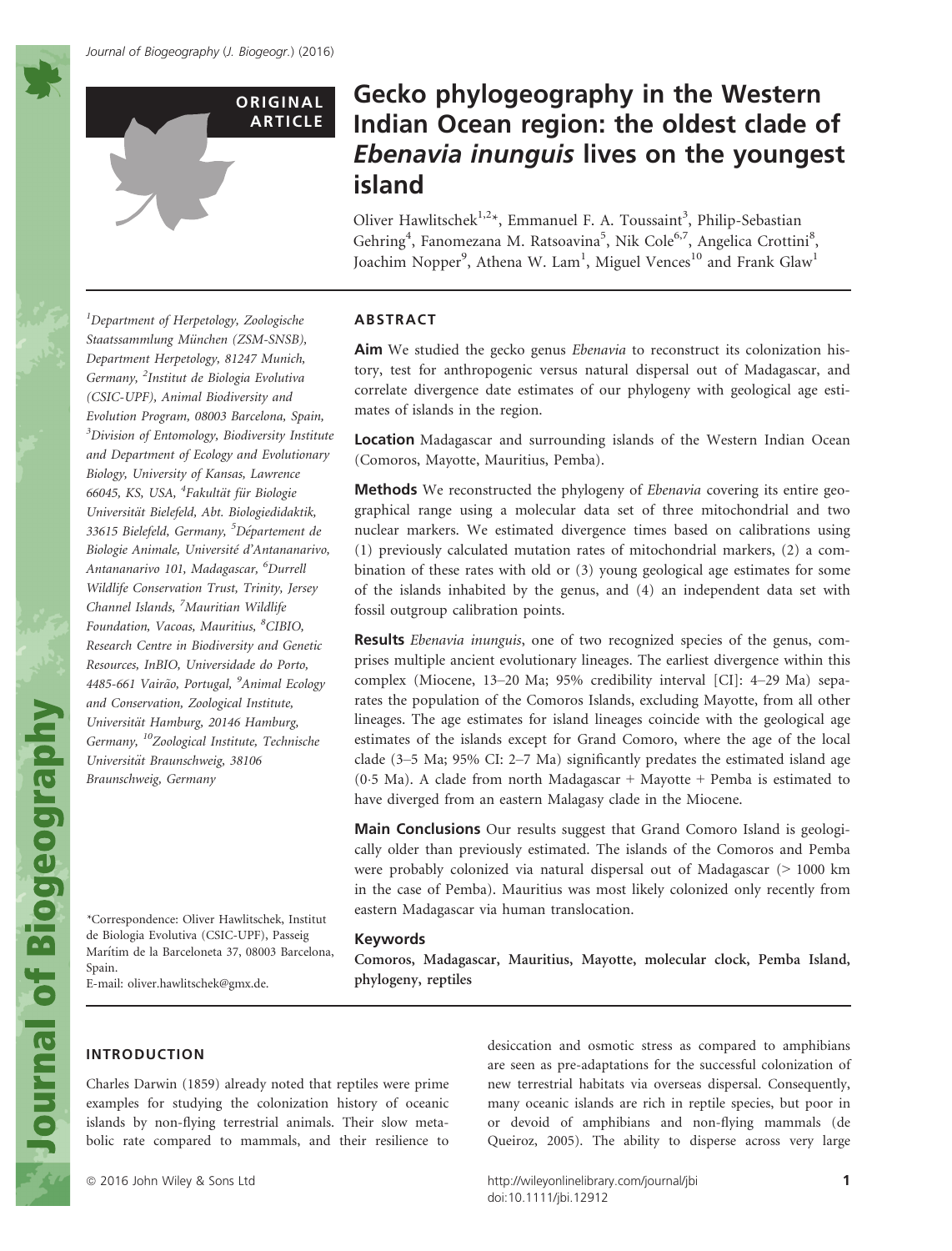distances was demonstrated in particular for geckos (Carranza et al., 2000; Gamble et al., 2008, 2011).

Overseas dispersal played a major role in biota assembly across the Western Indian Ocean region (Vences et al., 2003; Yoder & Nowak, 2006; Warren et al., 2010; Townsend et al., 2011; Crottini et al., 2012; Samonds et al., 2012). Despite its relatively low number of islands, the area comprises ancient continental fragments of Gondwanan origin (Madagascar, the granitic Seychelles), continental islands that were connected with the mainland at low sea levels (the Zanzibar Archipelago and islands off Madagascar), and oceanic islands. The latter comprise most islands of the Seychelles and the volcanic hotspot archipelagos of the Comoros and Mascarenes. Age estimates exist for all major oceanic islands (Montaggioni & Nougier, 1981; Emerick & Duncan, 1982; Nougier et al., 1986; Saddul, 1995; see also Sheth et al., 2003; Debeuf, 2009) and for the splits of Madagascar from the African continent and of the Seychelles from Gondwana and India (Plummer & Belle, 1995; Ali & Aitchison, 2008; Collier et al., 2008; Gibbons et al., 2013). However, the oceanic islands of the Western Indian Ocean lack true fossils (Hume et al., 2011) and the Cenozoic animal fossil record of Madagascar is particularly poor (Goodman & Benstead, 2003). Consequently, geological age estimates have been used for the calibration of molecular clocks in many studies on regional biota (Vences et al., 2003; Warren et al., 2003, 2005, 2006; Rocha et al., 2007; Fuchs et al., 2008; Crottini et al., 2012).

The careful use of oceanic island age estimates for timetree calibration has the theoretical advantage of providing maximum age constraints of relatively shallow divergences, compared to fossils, which tend to provide minimum age boundaries and are therefore mostly useful for deeper clades. This approach has been challenged by several studies that estimated clades of a variety of organisms being older than the purported ages of the islands to which they are endemic. The most prominent example is that of the Galápagos islands, in which the divergence between island clades of endemic iguanas (Rassmann, 1997) and weevils (Sequeira et al., 2000) were estimated considerably older than the archipelago on which they lived (see review in Parent et al., 2008). Another well-known example among reptiles are the native anoles of Barbados Island, whose age was estimated to 5–6 million years ago (Ma), while the geological age of Barbados was estimated to be  $c$ . 1 Ma (Thorpe et al., 2005). Recently, a clade of stick insects endemic to the Mascarenes was estimated to pre-date the age of the oldest extant island of the group by 6–31 million years (Bradler et al., 2015). However, it is still open to discussion how common such 'rock versus clock' discrepancies in volcanic islands are. Some of the earlier studies were based only on mitochondrial DNA and assumptions on mutation rates that might provide age overestimates (Grechko, 2013). More recent studies have provided younger estimates for some of the taxa involved (e.g. MacLeod et al., 2015, for Galápagos iguanas).

The discrepancies between geological age estimates of islands and age estimates for their endemic clades have been reviewed by a number of authors (Heads, 2011; Hipsley & Müller, 2014; Ho et al., 2015). Two plausible explanations exist: first, the clade of the species in question is actually older than the island it is endemic to, either because its closest mainland relative has gone extinct after the colonization event, or because the colonization took place via stepping stones that today no longer exist (Renner et al., 2010). Second, the geological age estimates for the island do not correctly reflect the time span available for its colonization. Most geological age estimates of oceanic islands are based on surface rocks that may be younger than the age of first emergence of the island, for example, if older volcanoes become active after a period of inactivity, whereas older and deeper layers of rock that would allow correct age estimates are inaccessible for sampling (Heads, 2011).

Stepping stones very likely existed in the Seychellean Arc and along the Reunion (Mascarenes) and Karthala (Comoros) Hotspots in times of lower sea levels (Hijmans et al., 2005; Miller et al., 2005; Warren et al., 2010; Strickland et al., 2013; see discussion for the Mascarenes in Bradler et al., 2015), and many volcanoes are active today or were repeatedly active until very recent geological times, which may have biased geological dating attempts towards younger age estimates (Emerick & Duncan, 1982).

The biogeography of the largest island, Madagascar, was largely influenced by other factors. While as many as 18 biogeographical regions have been recognized on Madagascar (Wilmé et al., 2006), the most pronounced distinctions are those of the arid west versus the humid coastal east, and of the north  $\leq 15^{\circ}$  southern latitude versus the remainder of the island (Brown et al., 2014). Previous studies have pointed out the existence of deeply divergent clades within genera, species complexes, or species of vertebrates in the Malagasy north (Boumans et al., 2007). Unlike the rest of the islands, this region was under monsoon influence since the end of the Mesozoic and, with changes in intensity, mostly remained so during the Palaeogene (Wells, 2003; Boos & Kuang, 2010; Buerki et al., 2013; Ohba et al., 2016).

Our study focuses on Ebenavia inunguis Boettger, 1878; a small nocturnal gecko that is relatively rarely seen but widespread in Madagascar and the surrounding islands. It inhabits the north including Nosy Be Island, the east including some offshore islets, and parts of the central highlands of Madagascar. It is also found in all major islands of the Comoros, in Mauritius, and Pemba Island. The origin of these insular populations by human translocation versus natural dispersal has not been clarified so far. The second species of the genus, E. maintimainty Nussbaum & Raxworthy, 1998, is known only from a small range around its type locality in south-western Madagascar.

We here apply a newly sequenced, geographically comprehensive set of DNA sequences of E. inunguis to (1)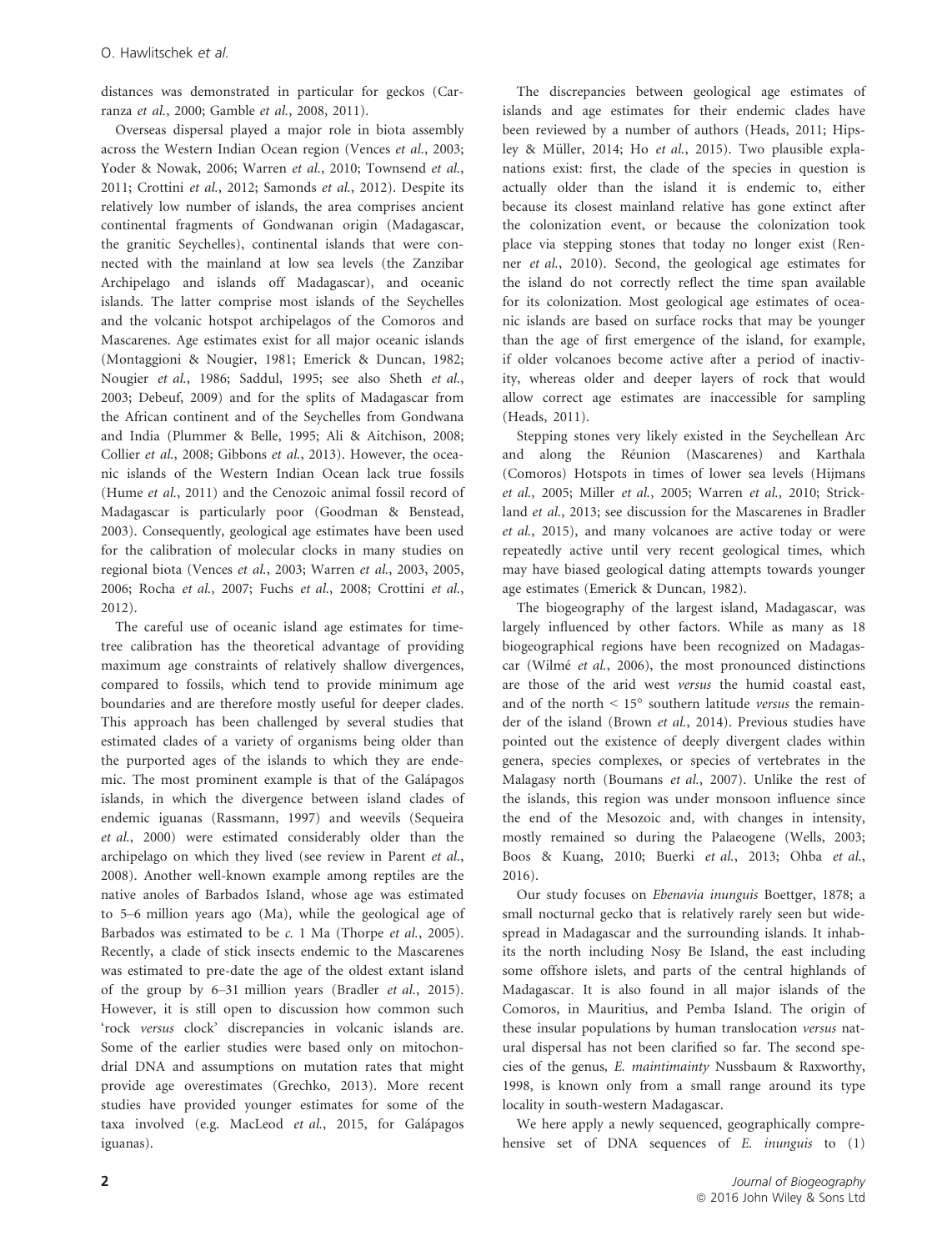reconstruct the phylogenetic relationships of regional clades and estimate their divergence times, (2) test the hypothesis that all populations of E. inunguis outside Madagascar originate from natural overseas dispersal, and (3) assess the fit of the divergence time estimates with geological age estimates of the islands in the Western Indian Ocean region.

#### MATERIALS AND METHODS

We included 52 samples of Ebenavia inunguis and two of E. maintimainty in our dataset, representing altogether 31 localities across the entire known distribution range of the genus. From a further 20 samples and nine localities, only COI data were available (see Appendix S2, Table S1).

A more detailed description of all methods used, including additional analyses, is given in Appendix S1. We amplified three mitochondrial gene fragments, 12S rRNA (12S), cytochrome C oxidase subunit 1 (COI), and cytochrome b (CYTB), and two nuclear fragments, the recombination activating gene 2 (RAG2) and the prolactin receptor (PRLR), resulting in a data set of 2,251 bp. All PCR protocols follow Hawlitschek et al. (2012) and Hawlitschek & Glaw (2013). For a subset of specimens we also amplified the recombination activating gene 1 (RAG1) and brain-derived neurotrophic factor (BDNF) following the protocols of Crottini et al. (2012). Data were submitted to BOLD (process IDs EBINU001–15 to 064–15) and GenBank (accession numbers LT591928 to LT592132).

We conducted Bayesian inference analyses on the aligned and partitioned data set in MrBayes <sup>3</sup>20 (Ronquist et al., 2012) with two runs and four chains with 100,000,000 generations. Furthermore, we included the 20 samples for which only COI was available in a separate MRBAYES COI tree. In addition, we conducted maximum likelihood analyses of the concatenated data set with 1000 bootstrap replicates in raxmlGUI 10 (Stamatakis, 2006; Silvestro & Michalak, 2012).

In order to independently assess molecular dating results, five specimens were chosen to represent the major clades retrieved in our main phylogenetic analyses. RAG1 and BDNF sequences of these specimens were added to the original alignment of Crottini et al. (2012).

We employed four dating strategies, one of them based on a completely independent set of molecular data and calibration framework, for estimating the divergence times within Ebenavia. The goal of this approach was the cross-validation of our calibration methods to assess the accuracy of our dating results (see Near et al., 2005). We used BEAST 1.8.1 (Drummond et al., 2012) with our main data set. The MrBayes topology was fixed as the starting tree. We assumed an uncorrelated relaxed clock model for all partitions and conducted runs both under a Yule and a birthdeath model. We used substitution rates inferred from the phylogenies of geckos from the Canary Islands (Carranza & Arnold, 2012). BEAST analyses were run for 75,000,000 generations, sampling every 100 generations. Log files were

checked for convergence of model parameters as indicated by effective sample sizes (ESS)  $> 200$  in TRACER v1.5 [\(http://](http://beast.bio.ed.ac.uk/Tracer) [beast.bio.ed.ac.uk/Tracer](http://beast.bio.ed.ac.uk/Tracer)).

We used a number of geological age estimates for the Comoros Islands with considerable variation between older and younger estimates for the calibration of our divergence time estimates with three strategies: (1) No calibration points, dating based exclusively on the substitution rates of 12S and CYTB. (2) Calibration of Ebenavia lineages from Mayotte (15 Ma), Moheli + Grand Comoro (age of Moheli: 50 Ma), and Anjouan + Moheli + Grand Comoro (age of Anjouan: 115 Ma), based on the estimates of the oldest possible geological ages (Montaggioni & Nougier, 1981; Nougier et al., 1986), and the age of Mauritius (83 Ma; Sheth et al., 2003). (3) Same as (2), but using the geological age estimates of Emerick & Duncan (1982) based on the oldest surface lavas of the Comoros (Mayotte: 5-4 Ma, Mohéli: 2-81 Ma, Anjouan: 3.5 Ma).

A divergence time dating analysis was also conducted with the RAG1 and BDNF data set using MULTIDIVTIME (Thorne & Kishino, 2002). This data set contains representatives of all major vertebrate groups from Madagascar and numerous outgroups, allowing a molecular dating analysis with as many as 48 cross-validated age constraints across the vertebrate tree of life. We implemented these constraints and all other analytical settings as Crottini et al. (2012); the only difference to the published analytical protocol was the inclusion of five additional Ebenavia terminals.

Finally, we conducted reconstructions of the ancestral areas of the major clades and subclades of Ebenavia using the R package 'BioGeoBEARS' (Matzke, 2013; Appendix S1).

#### RESULTS

A more detailed description of all results is given in Appendix S1. Ebenavia maintimainty was recovered as the sister group to the E. inunguis complex (Fig. 1). This complex contained three major and largely allopatric clades: (A) The Comoros clade, comprising samples from the Comoros islands of Anjouan, Moheli and Grand Comoro, recovered as the sister group to all other clades; (B) The north clade, including samples from localities in the very north of Madagascar and also from the islands of Mayotte (Comoros Archipelago) and Pemba (Zanzibar Archipelago off Tanzania); and (C) the east clade with samples from most of Madagascar's east coast and Sambirano region including the offshore island of Nosy Be, but excluding north Madagascar. The east clade is further subdivided into three subclades: (Ca) comprising samples from higher elevations of east Madagascar; (Cb) with a sample from Nosy Be; and (Cc) comprising all other east coast lowland samples. Additional samples are placed in these clades in the MrBayes COI tree (Fig. 2)

Divergence time estimates derived from our five-gene-fragment data set in BEAST and the MULTIDIVTIME analyses are provided in (Table 1). They indicate ancient divergences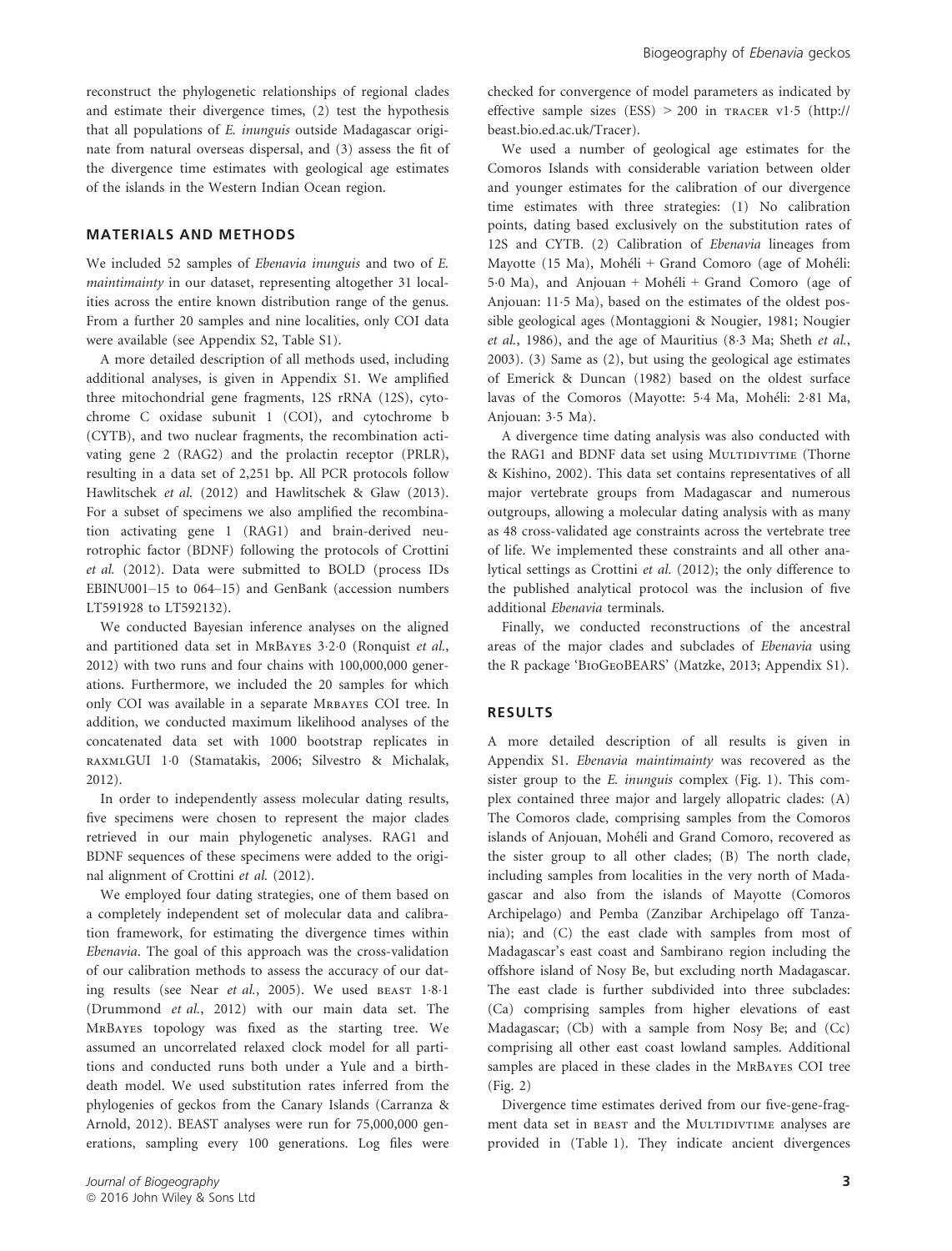

Figure 1 A chronogram of the *Ebenavia inunguis* complex, with outgroups, created in BEAST with island age estimates from Emerick & Duncan (1982) and a Yule process (see Table 1). Node ages are given above nodes in million years. Node bars indicate 95% credibility intervals of ages. Asterisks following node ages indicate support values of 09 or better; each one asterisk is displayed for BEAST posterior/MrBayes posterior probability/RAxML bootstrap. The inlay map shows sampling localities with colours corresponding to the distribution of deep lineages. The dark blue area is terrestrial surface at lower sea levels during the Last Glacial Maximum (from Hijmans et al., 2005), showing now sunken islands as potential stepping stones. The depicted specimen is from Singani, Grand Comoro, Comoros.

among the main clades within E. inunguis. The mean divergence age between the two species of Ebenavia, across the different analyses, was estimated between 217 and 263 Ma (95% credibility interval:  $12.33-36.80$  Ma), whereas the oldest divergence within E. inunguis was recovered at 13–20 Ma (95% CI: 5–29 Ma). beast estimates of this split are about 16–20 Ma (95% CI: 11–27), whereas MULTIDIVTIME estimated a slightly younger age and a wide credibility interval of 13 Ma (95% CI: 5-29). The MULTIDIVTIME analysis based on the RAG1 and BDNF data set yielded results largely compatible with those from the BEAST analysis.

The results of the ancestral area reconstructions are given in Appendix S3, Table S2. Madagascar is recovered as the most probable ancestral area for the entire Ebenavia inunguis complex under the DEC+j and BAYAREAlike+j models, whereas DIVAlike+j recovers the Comoros. The latter model scores best, albeit only with a marginal difference, in all model tests.

#### **DISCUSSION**

### The age of Grand Comoro: molecular clock versus geological dating

Notably, the most basal split within the Ebenavia inunguis complex separates the clade inhabiting the Comoros except Mayotte from all other clades. Our age estimates coincide with or even pre-date the oldest proposed geological age of Mayotte (15 Ma), the oldest extant island of the Comoros Archipelago (Montaggioni & Nougier, 1981). This suggests that the Comoros clade may have colonized the oldest extant island immediately after its emergence, or that it had already existed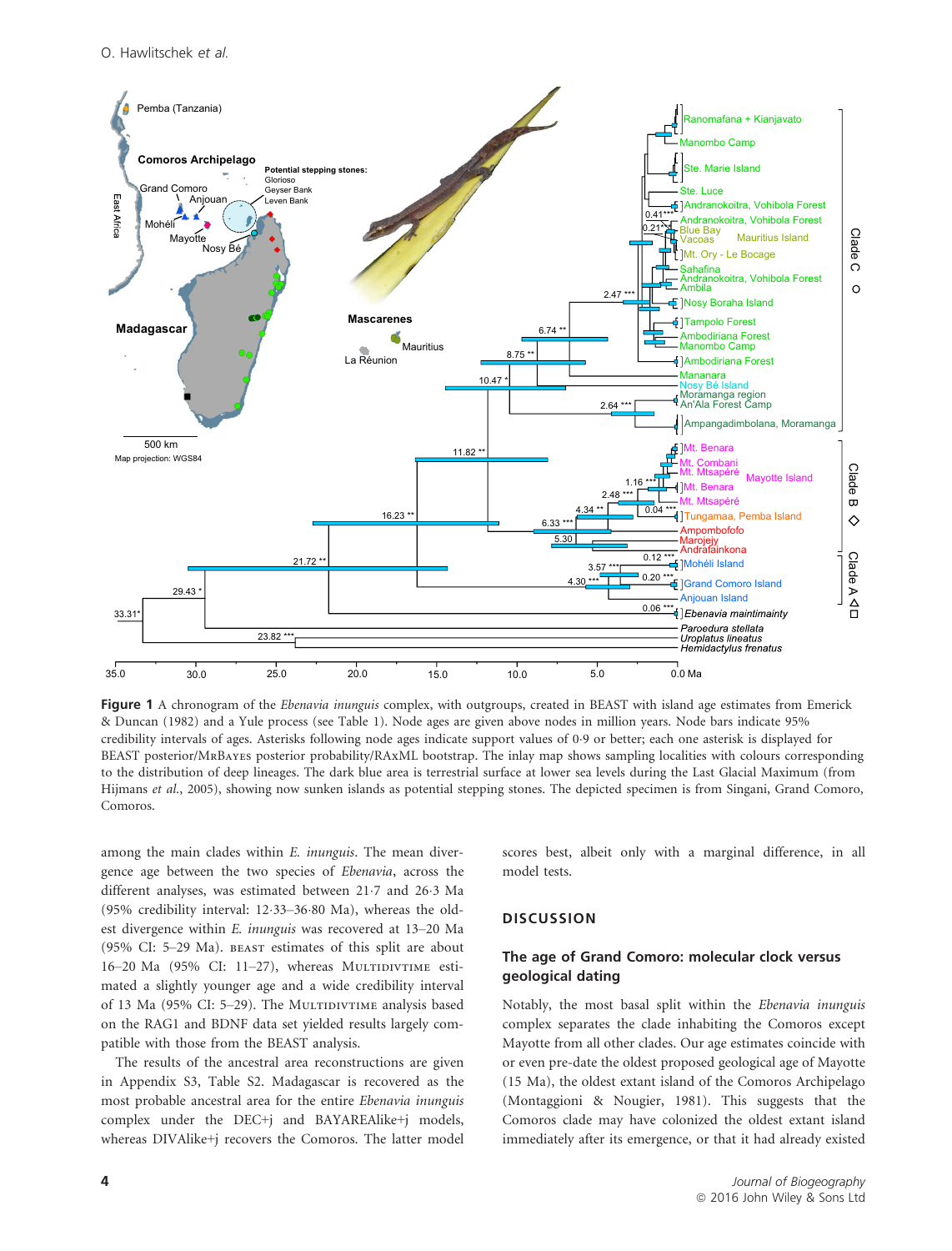

Figure 2 Bayesian phylogram of Ebenavia based on the COI marker alone. Asterisks at nodes indicate support values of 0.9 or better. Sampling localities not represented in the chronogram in Fig. 1 are highlighted with numbers 1 to 9 and represented by enlarged symbols in the inlay map.

on older islands that are now submerged. The seamounts of the Geyser Bank and the Leven Bank are located between the extant islands of the Comoros and Madagascar and, based on their bathymetry, must have been exposed during periods of sea level regression, such as those of the Pleistocene glaciations, but very likely also at earlier times (Rohling et al., 2014). They might have provided stepping stones between Madagascar and the present-day Comoros (Fig. 1).

Dispersal from Madagascar to the Comoros is favoured by the direction of marine currents. The South Equatorial Current, coming from the East, passes the northern tip of Madagascar and continues to the Comoros (Louette et al., 2004; Carton & Giese, 2008); this circulation pattern was probably active since ca. 35 Ma and therefore covers the geological time span relevant to Ebenavia (Ali & Huber, 2010; Townsend et al., 2011; Tolley et al., 2013). Consequently, much of the Comoran biota, particularly reptiles, is of Malagasy ancestry (e.g. Rocha et al., 2007; Hawlitschek et al., 2012; Hawlitschek & Glaw, 2013). Surprisingly, our ancestral area reconstruction (Appendix S1 and Appendix S3, Table S2) does not unambiguously support a Malagasy origin of the extant lineages of the E. inunguis complex; instead, the most highly supported model (DIVAlike+j) favours a Comoran origin, which would mean that the ancestors of the Malagasy clades of this complex had colonized Madagascar from the Comoros. At first sight, this scenario seems much less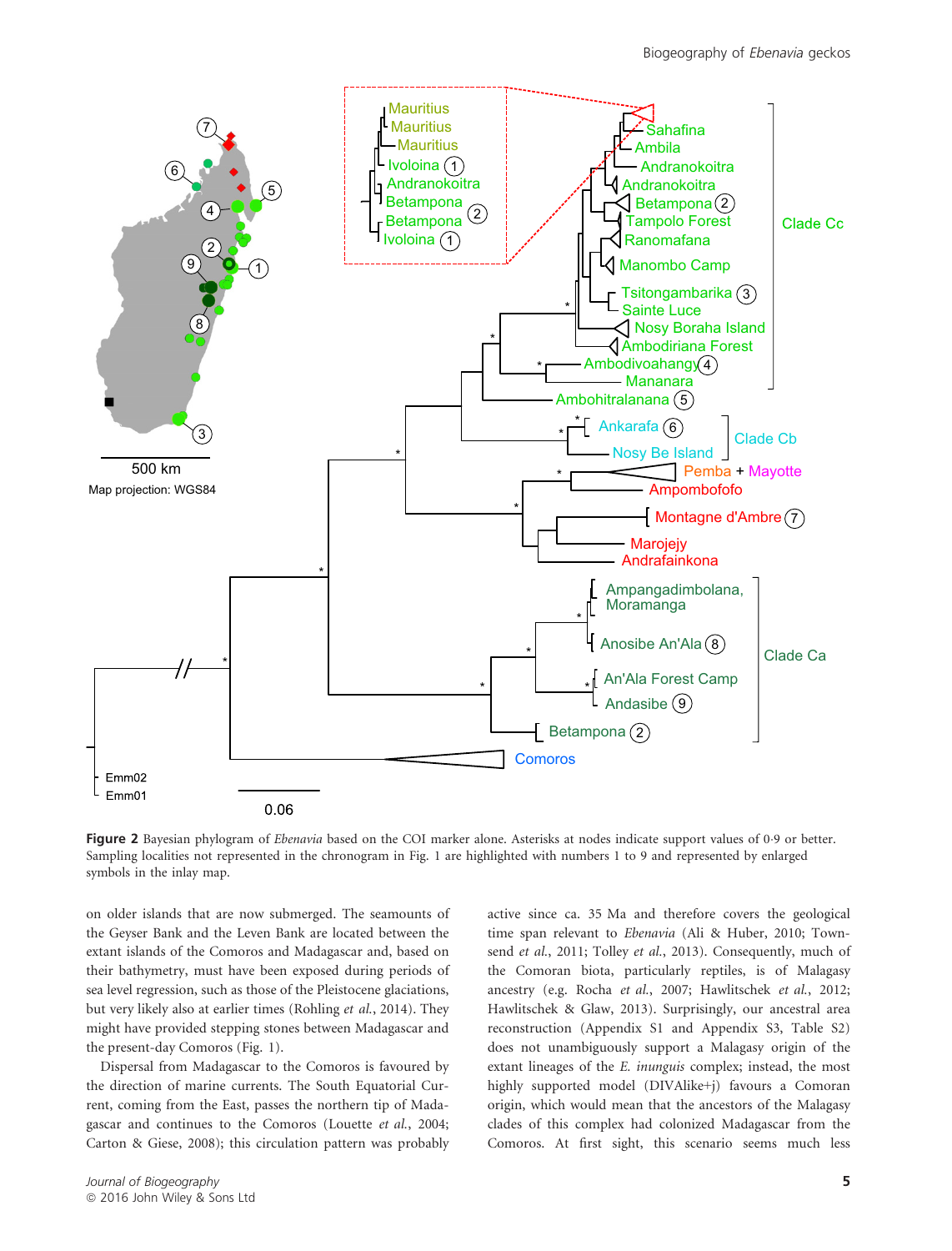| Node                             | None/Yule               | Old/Yule                  | Young/Yule              | None/BD                 | Old/BD                  | Young/BD               | Multi-Div                          |
|----------------------------------|-------------------------|---------------------------|-------------------------|-------------------------|-------------------------|------------------------|------------------------------------|
| Paroedura/Ebenavia*              | 32.98                   | $35 - 20$                 | 29.43                   |                         |                         |                        | $68.28$ (100 $\cdot$ 03 $-41.50$ ) |
| E. maintimainty/E. inunguis      | $24.65(35.54-15.10)$    | 26.34 (36.80-16.46)       | $21 - 72$ (30-48-12-33) | 24.94 (33.81-17.89)     | $25-63$ $(34-20-18-59)$ | 24.48 (32.74-17.90)    |                                    |
| Comoros/rest of E. inunguis      | $18.65(26.85 - 11.79)$  | $19.62$ $(27.23 - 12.48)$ | $16.23(22.71 - 11.13)$  | $17.61(23.41 - 12.81)$  | $18.12 (24.26 - 13.27)$ | $17.10(22.42 - 12.94)$ | $13.28(28.85 - 4.84)$              |
| Anjouan/Grand Comoro + Mohéli    | $5.63(8.64 - 3.25)$     | $5.97(8.50 - 3.73)$       | $4.30(5.71 - 2.97)$     | $4.85(6.75 - 3.12)$     | 5.21 $(7.22 - 3.49)$    | $4.27(5.51 - 3.13)$    |                                    |
| Grand Comoro/Mohéli              | $4.67(7.16 - 2.59)$     | $4.96(7.09 - 3.05)$       | $3.57(4.83 - 2.44)$     | $4.07(5.79 - 2.52)$     | $4.29(5.94 - 2.83)$     | $3.25(4.67 - 2.45)$    |                                    |
| Within Grand Comoro              | $0.22(0.50 - 0.05)$     | $0.24(0.53 - 0.05)$       | $0.20(0.42 - 0.04)$     | $0.19(0.39 - 0.04)$     | $0.19(0.42 - 0.05)$     | $0.17(0.37 - 0.04)$    |                                    |
| Within Mohéli                    | $0.13(0.56 - 0.00)$     | $0.15(0.64 - 0.00)$       | $0.12(0.50 - 0.00)$     | $0.10(0.40-0.00)$       | $0.10(0.40 - 0.00)$     | $0.10(0.37 - 0.00)$    |                                    |
| North/Highland + East + Nosy Be  | $13.45(19.14-8.86)$     | $4.04(19.51 - 9.23)$      | $(1.82)(16.34 - 8.09)$  | $(2.25 (15.97 - 9.29))$ | $(2.49(16.08-9.43))$    | 11.99 (15.19-9.26)     | $10.14(22.80 - 3.51)$              |
| North Madagascar/Pemba + Mayotte | 4.91 (7.43-2.90)        | $5.18(7.53 - 3.09)$       | $4.34(6.26 - 2.78)$     | $4.22(5.87 - 2.91)$     | $4.36(5.97-2.97)$       | 4.17 (5.68-2.95)       |                                    |
| Pemba/Mayotte                    | $2.79(4.36 - 1.60)$     | 2.94 (4.40-1.71)          | $2.48(3.68 - 1.45)$     | $2.31(3.31 - 1.46)$     | $2.39(3.46 - 1.54)$     | $2.29(3.26 - 1.50)$    |                                    |
| Within Pemba                     | $0.05(0.17-0.00)$       | $0.05(0.18-0.00)$         | $0.04(0.16 - 0.00)$     | $0.04(0.15-0.00)$       | $0.04(0.14-0.00)$       | $0.04(0.13 - 0.00)$    |                                    |
| Within Mayotte                   | $1.30(2.05 - 0.71)$     | $1.41(2.18 - 0.79)$       | $1.16(1.84 - 0.68)$     | $1.05(1.54 - 0.61)$     | $1.09(1.63 - 0.66)$     | $1.07(1.57 - 0.67)$    |                                    |
| Highland/Nosy Be + East          | $(1.92 (16.83 - 7.46))$ | $12.46(17.41 - 8.08)$     | $0.47(14.46 - 6.97)$    | $(0.91(14.31 - 7.94))$  | $1.09(14.23 - 8.27)$    | $10.51(13.38 - 7.93)$  |                                    |
| Nosy Be/East                     | $9.97(14.51 - 6.31)$    | $10.34$ $(14.52 - 6.55)$  | $8.75(12.25 - 5.74)$    | $9.06(11.98-6.54)$      | $9.31(12.16 - 6.74)$    | $8.88(11.36-6.55)$     |                                    |
| Mananara/Rest of East            | $7.67(11.26 - 4.64)$    | $7.95(11.26 - 4.77)$      | $6.74(9.70 - 4.35)$     | $6.94(9.48 - 4.85)$     | $7.15(9.60 - 5.11)$     | $6.76(8.91-4.77)$      |                                    |
| Basal within Rest of East        | 2.75 (3.89-1.79)        | 2.92 (3.99-1.91)          | $2.47(3.34-1.73)$       | $2.37(3.02 - 1.81)$     | $2.43(3.12 - 1.34)$     | 2.31 (2.92-1.78)       |                                    |
| Mauritius/Rest of East           | $0.45(0.78 - 0.20)$     | $0.47(0.82 - 0.22)$       | $0.41(0.68 - 0.18)$     | $0.35(0.59 - 0.18)$     | $0.37(0.61 - 0.18)$     | $0.35(0.57 - 0.17)$    |                                    |
| Basal within Mauritius           | $0.24(0.47-0.09)$       | $0.26(0.49 - 0.08)$       | $0.21(0.42 - 0.08)$     | $0.19(0.36 - 0.07)$     | $0.20(0.36 - 0.08)$     | $0.19(0.34 - 0.07)$    |                                    |
|                                  |                         |                           |                         |                         |                         |                        |                                    |

can he Comoros Islands by Montaggioni & Nougier, 1981 and Nougier, 1986) and 'Young' (using the most commonly applied age estimates for the Comoros Islands by Emerick & Duncan, 1982).<br>All calibration schemes were run each under a Comoros Islands by Montaggioni & Nougier, 1981 and Nougier, 1986) and 'Young' (using the most commonly applied age estimates for the Comoros Islands by Emerick & Duncan, 1982). column 'Multi-Div'. \*In beast with Yule model, the node of Paroedura/Ebenavia only had a posterior probability of < 0.5, and therefore, no credibility intervals of the age estimates can be ranges in brackets. The three calibration schemes used under BEAST are 'None' (no calibration points, based only on mutation rates), 'Old' (using the oldest available age estimates for the ranges in brackets. The three calibration schemes used under beast are 'None' (no calibration points, based only on mutation rates), 'Old' (using the oldest available age estimates for the Table 1 A comparison of estimated divergence times of nodes in the phylogeny of the Ebenavia inunguis complex. Ages are given in million years, with 95% Bayesian credibility interval Table 1 A comparison of estimated divergence times of nodes in the phylogeny of the Ebenavia inunguis complex. Ages are given in million years, with 95% Bayesian credibility interval All calibration schemes were run each under a Yule Process and with a birth-death (BD) model. Furthermore, the ages for nodes retrieved in the Mu1rInDVTIME analysis are given in the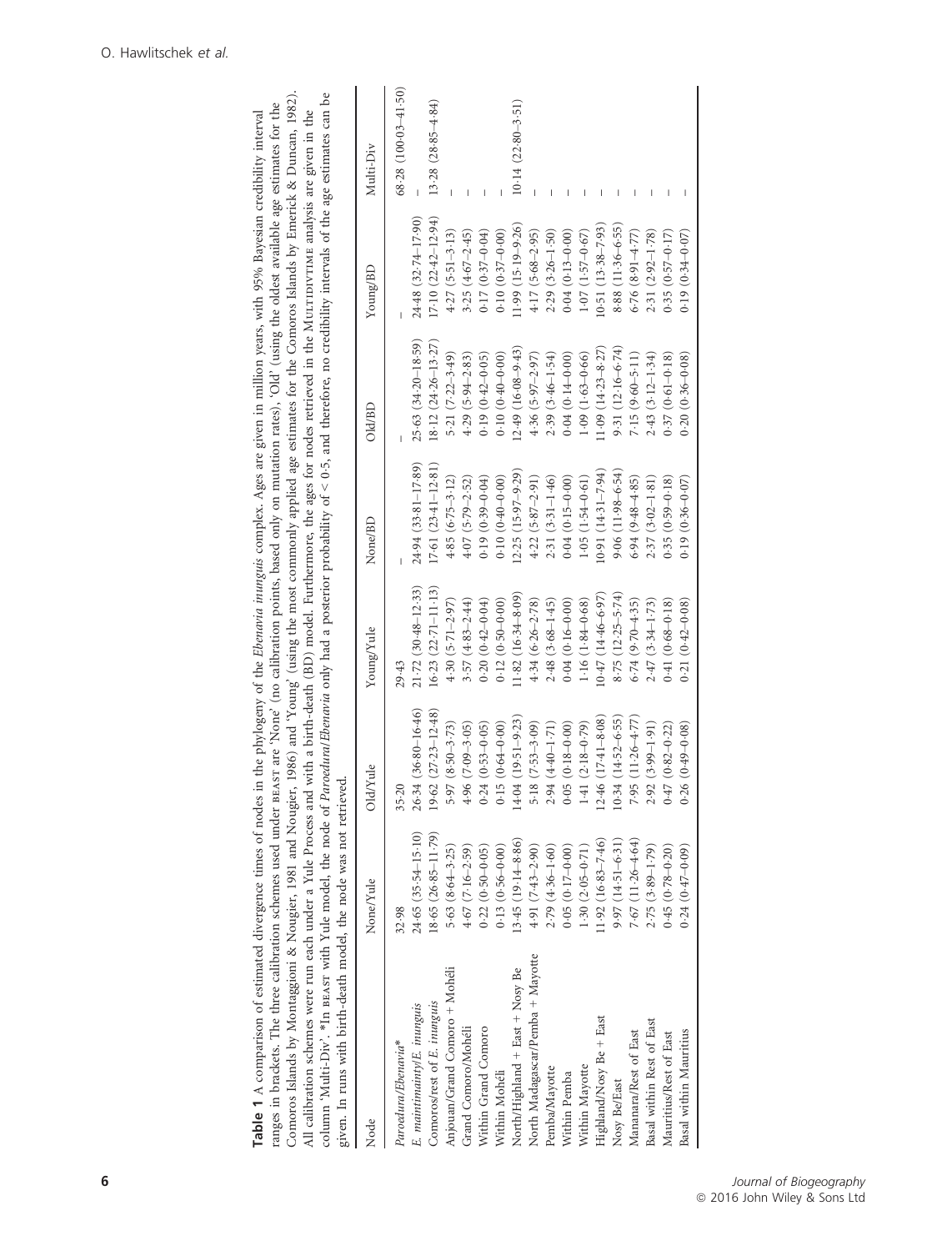probable than the colonization of the Comoros from a Malagasy source population which also gave rise to the extant E. inunguis clades of Madagascar. However, some likely cases of the re-colonization of mainland areas from islands are known (Nicholson et al., 2005; Bellemain & Ricklefs, 2008), and our example reminds us that apparently obvious biogeographical explanations may be complicated by our lack of knowledge on palaeocurrents, stepping stones, and extinction events.

Within the Comoros clade, our divergence time estimates of the island populations coincide with the geological age estimates for Anjouan (divergence 43 Ma; oldest island age estimate 115 Ma, based on oldest surface lavas 35 Ma) and Moheli (divergence 36 Ma; oldest island age estimate 5 Ma, based on oldest surface lavas 281 Ma) (Montaggioni & Nougier, 1981; Emerick & Duncan, 1982; Nougier et al., 1986). We see this agreement as support of our strategy of calibration and cross-validation. Despite local disagreements between individual gene trees versus haplotype networks (see also Appendix S1 and Appendix S3) and evidence for haplotype sharing between lineages the clade age estimates for these islands support the robustness of our calibration.

In contrast to Anjouan and Moheli, we find a strong discrepancy between estimated clade and island age in the lineage of the youngest and volcanically still active island Grand Comoro. The oldest geological age estimate for the island is 05 Ma, whereas the split between the Grand Comoro and Moheli populations is dated at ca. 3–5 Ma (95% CI: 2–7 Ma). Even the average estimated divergence between the two haplotypes sampled from Grand Comoro is  $0.2$  Ma (95% CI:  $0.04-$ 053 Ma), which is older than many geological age estimates for the island, for example, of 0.13  $\pm$  0.02 Ma by Emerick & Duncan (1982). The youngest estimated island age is  $0.01 \pm 0.01$  Ma (Hajash & Armstrong, 1972), which is even lower than the lowest border of our credibility interval.

One potential biogeographical explanation for the ancient age of the endemic Grand Comoro lineage is that this lineage may have previously existed elsewhere. It might have colonized Grand Comoro only recently by way of stepping stone islands on which it finally became extinct. Indications for the extinction and re-colonization of Comoran islands by reptiles exist (Hawlitschek & Glaw, 2013). However, Ebenavia is not the only case in which the divergence between Grand Comoro and other Comoran populations, as well as the genetic diversity within Grand Comoro, point to an older age than geologically estimated. This is the case in chameleons (Rocha et al., 2005a; Tolley et al., 2013), day geckos (Rocha et al., 2007), snakes (Hawlitschek et al., 2012), and ground geckos (Hawlitschek & Glaw, 2013). Pasquet et al. (2007) found that the inclusion of the age of Grand Comoro as a calibration point for the divergence time estimates of drongo birds (Dicruridae) led to much younger overall age estimates compared to other calibration patterns, and that the Grand Comoro clade of these birds was significantly older than 05 Ma. If the hypothesis that all these populations existed elsewhere before colonizing Grand Comoro was

true, at least some survivors might still be expected to live on other extant islands in sympatry with divergent endemic clades. Also, the question arises why exactly Grand Comoro and none of the other islands of the archipelago functions as a refuge for old clades.

Incorrect geological age estimates for Grand Comoro provide an alternative and rather plausible explanation for the old age of the Grand Comoro lineage. All geological age estimates for the island are based on rocks exposed on the surface of the island (Emerick & Duncan, 1982). These surface rocks might cover older volcanic rocks that might provide older and more reliable age estimates, but they are often inaccessible to geologists. Grand Comoro consists of two volcanoes, the young and active Karthala and the older and now inactive La Grille. Most surface rocks are of Karthala origin, and also La Grille had probably been active and producing surface lavas long after the origin of Grand Comoro. Such events have often not been taken into account in studies on geological age estimates, although most geologists are aware that the mechanisms of the formation of volcanic islands are still poorly understood (Sherrod, 2009). Grand Comoro thus provides a clear example for the caveats connected to geological calibration points in molecular clock studies.

#### Extinction and re-founding of island populations

The situation of Ebenavia in the Comoros is further complicated by the fact that the oldest island Mayotte is not inhabited by E. inunguis of the Comoros clade (clade A), but by the Malagasy north clade (clade B). A similar situation was detected in Paroedura ground geckos (Hawlitschek & Glaw, 2013), where the lineage from the Comoros except Mayotte is the sister group to the lineage comprising species from Madagascar and Mayotte. It is unknown in both examples whether Mayotte was ever successfully colonized by the same clade that colonized the remaining islands of the archipelago. If this was the case, the earlier populations either became extinct after being out-competed by the later colonizers or a local extinction event exterminated the populations on Mayotte and made way for a new colonization from Madagascar. Potential evidence for the extinction hypothesis is provided by the active volcanism of the Karthala Hotspot, by geologically recent eruptions also on the older islands (Nougier et al., 1986; Debeuf, 2009), and by indications of extinction events also on other islands of the archipelago (e.g. Anjouan: Hawlitschek & Glaw, 2013). If the earlier colonizers were out-competed instead of being wiped out by a catastrophic event, then remnants of the Comoros clade might still be found in the genome of the extant population of Mayotte. Neither mtDNA nor the nuclear markers studied provide any indication for such a scenario, as was also shown for Paroedura (Hawlitschek & Glaw, 2013). However, the relatively small genetic data set typically used in biogeographical studies, such as ours, may be insufficient to trace these genetic remnants. In either case, the short geographical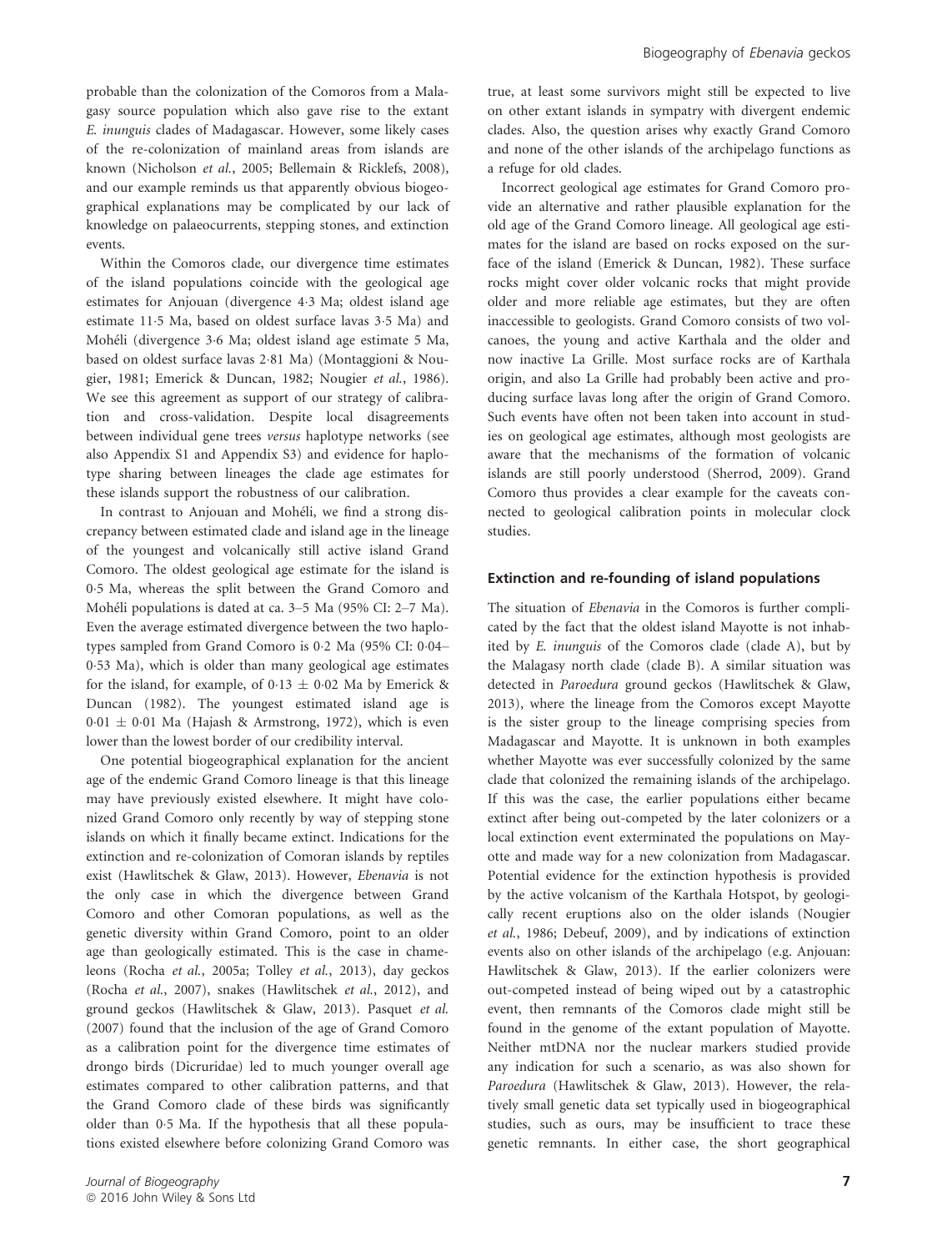distance between Madagascar and Mayotte, and the direction of the marine currents, may have allowed the relatively fast re-colonization of Mayotte.

## The recent colonization of islands out of Madagascar

Outside of Madagascar Ebenavia inunguis inhabits not only the Comoros, but also the islands of Mauritius and Pemba. The least divergent island population is that of Mauritius, which is phylogenetically nested within the east coast lowland subclade (Cc) and very closely related to a COI haplotype from Ivoloina (Appendix S3, Fig. S2, S3), close to a major shipping centre to Mauritius. The earliest dated Ebenavia records in Mauritius are from 1948 when the species was collected in Moka (Vinson & Vinson, 1969), located c. 6 km from the port of Mauritius' capital Port Louis. These data strongly suggest that the Mauritian population of Ebenavia goes back to passive human translocation of at least several females, as is the case for many other reptile species of the Western Indian Ocean region (Rocha et al., 2005b, 2007, 2010). The introduction might have been conducted via shipping traffic from Toamasina to Port Louis. This view is supported by the present-day direction of marine currents between Madagascar and Mauritius, which do not favour dispersal in this direction (Cheke & Hume, 2008). Furthermore, Ebenavia still has a relatively patchy distribution on Mauritius, often near urban areas (NC, unpublished data), which is in agreement with a recent introduction.

On Pemba Island, E. inunguis is reported from two localized populations in the north and south (Pakenham, 1983), suggesting a wider distribution around the island. The divergence between the Pemba population and its closest relative in the north Clade is dated at  $c$ . 2–3 Ma (95% CI: 1–4 Ma). The age of the clade strongly supports the view of a natural long-distance overseas dispersal (> 1000 km) from north Madagascar, Mayotte, or from one of the sunken stepping stone islands between Madagascar and the Comoros. We cannot rule out the possibility that the Pemba individuals were translocated from an unsampled population in north Madagascar or Mayotte. Our ancestral area reconstructions are not informative on this event. However, the possibility that the observed patterns are the result of natural dispersal from Madagascar is supported by prevailing marine currents and is demonstrated in the parallel example of Phelsuma parkeri, a gecko endemic to Pemba Island whose sister species inhabits north Madagascar (Rocha et al., 2007, 2009).

## Evolutionary steps towards east–west-vicariance in Madagascar

According to our phylogenetic reconstruction, Ebenavia follows a common pattern of Malagasy biogeography with the most ancient divergence between E. maintimainty in the arid south-west and the *E. inunguis* complex distributed mainly in the humid east (Boumans et al., 2007). Most native reptiles colonized the Comoros from north-west or north Madagascar (Hawlitschek & Glaw, 2013; Hawlitschek et al., 2016). In Ebenavia, this might indicate an initial split between the south-west and north-west/north with subsequent dispersal to the Comoros, lineage diversification in the north and finally the east, a pattern similar to that found in Phelsuma day geckos (Gehring et al., 2013).

# CONCLUSIONS

The deep divergences, old divergence time estimates, and the geographical isolation of some populations within Ebenavia inunguis support the view of a species complex. However, species delimitation and taxonomic revision are beyond the scope of this paper and will be addressed elsewhere.

The discrepancy between the molecular dating of Ebenavia versus geological age estimates of Grand Comoro provides a clear example of how uncertainties in the dating of volcanic islands, as well as a lack of data on stepping-stones and possible past extinction events, may complicate molecular dating. At the same time, the coincidence of our divergence time estimates of endemic Ebenavia lineages of other islands with the corresponding island age estimates shows that if properly cross-validated, geological age estimates of oceanic islands can provide reliable biogeographical calibration points for divergence time dating.

# ACKNOWLEDGEMENTS

We are grateful to the following people for their participation and invaluable help in the field surveys: F. Andreone, J. Berger, H.-P. Berghof, P. Bora, B. Brückmann, B. Brenzinger, M. Coates, K. Glaw, M. Hiermeier, J. Köhler, M. Kotrba, K. Mebert, R. Mootoocurpen, M. Pabijan, M. Puente, L. Raharivololoniaina, E. Rajeriarison, T. Rajoafiarison, A. Rakotoarison, F. Randrianasolo, R.D. Randrianiaina, S. Rasamison, A. Razafimanantsoa, D. Rödder, G.M. Rosa, V. Tatayah, M. Thomas, D.R. Vieites, as well as M. 'Kamal' Badroudine, H. Sinane, Y. Ibrahim, S. Moussa, K. Green, H. Doulton, I. Said, A. Houmadi and other members of the staff of Bristol Conservation and Science Foundation's project in the Comoros ([www.bscf.org.uk/comoros](http://www.bscf.org.uk/comoros)), and D. Laybourne, G. Viscardi, G. Decalf, M. Charpentier, C. Dionisio, M. Baudouin and the other members of the DAF, DEAL, and Naturalistes Mayotte. Authorities at Antananarivo (Madagascar), Moroni (Comoros), Mamoudzou (Mayotte, France), Zanzibar (Tanzania, for Pemba Island), and Port Louis (Mauritius) are acknowledged for issuing collection and export permits. Furthermore, we thank M. Balke, Munich, for providing lab infrastructure, M. Franzen, Munich, for general support, O. Madsen, Wageningen, for conducting the MuL-TIDIVTIME runs, the EMBL/EBI team for handling the Gen-Bank entries, and the BOLD team for handling the DNA Barcode data entry. Finally, we thank the editor Krystal Tolley and three anonymous referees for their extremely helpful comments.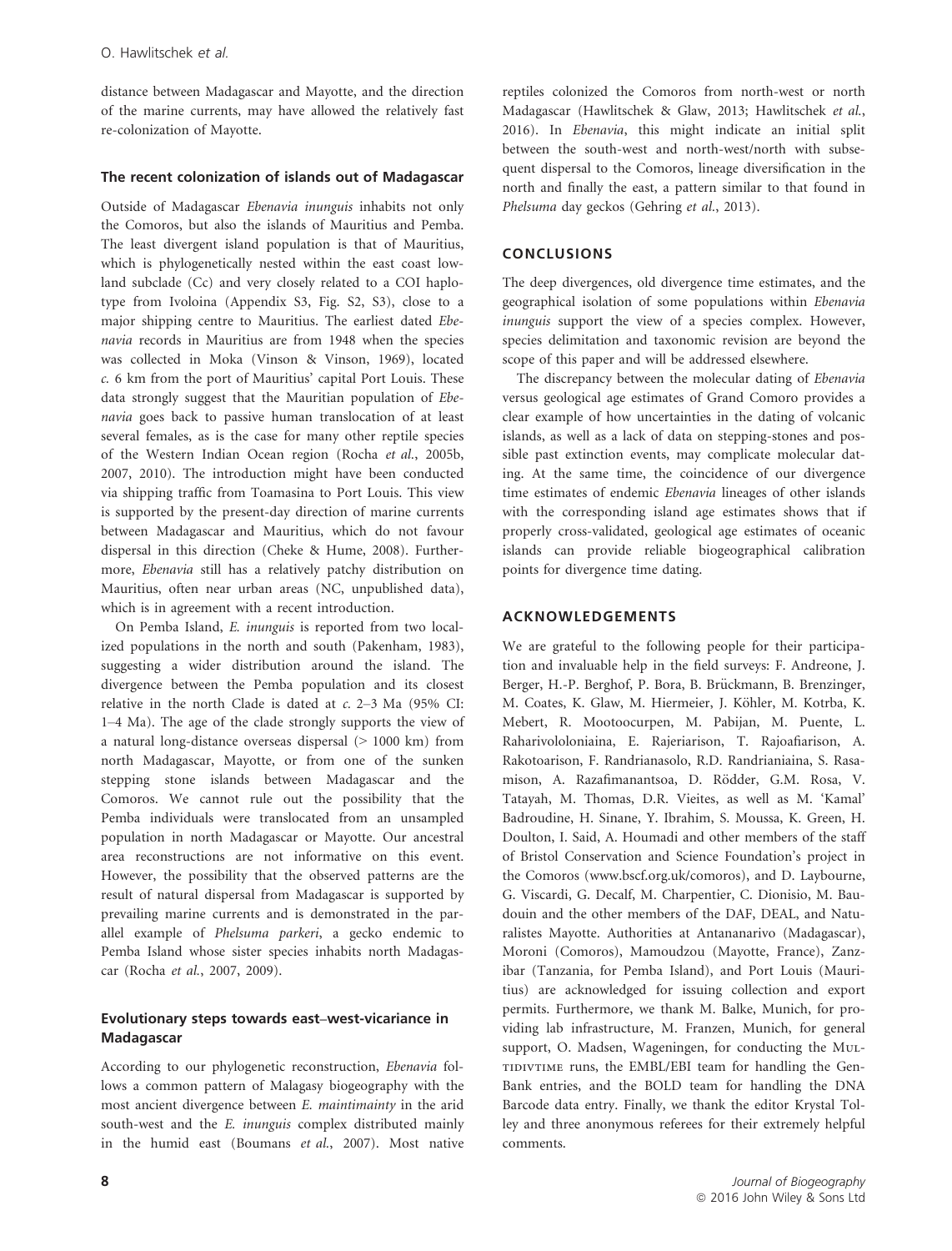The research was financially supported by grants of the Volkswagen Foundation to PSG, MV and FG; the Mohamed bin Zayed Species Conservation Fund (project 0925157) to FG and OH, by DAAD grant D/09/49634 to OH, by SuLaMa/BMBF (FKZ 01LL0914) to JN, by an Investigador FCT (IF) grant from the Portuguese 'Fundacao para a Ciencia e a Tecnologia' (IF/00209/2014) and by the Saint Louis Zoo Field Conservation program (grant: FRC #12–12) to AC, and by the 'Deutsche Forschungsgemeinschaft' DFG (GL 314/1) to FG and DFG (BA2152/7-1) to M. Balke, Munich. The 'Freunde der Zoologischen Staatssammlung München', the Society of the University of Munich and EES funding program of the University of Munich provided additional financial support.

## **REFERENCES**

- Ali, J.R. & Aitchison, J.C. (2008) Gondwana to Asia: plate tectonics, paleogeography and the biological connectivity of the Indian sub-continent from the Middle Jurassic through latest Eocene (166-35 Ma). Earth-Science Reviews, 88, 145–166.
- Ali, J.R. & Huber, M. (2010) Mammalian biodiversity on Madagascar controlled by ocean currents. Nature, 463, 653–656.
- Bellemain, E. & Ricklefs, R.E. (2008) Are islands the end of the colonization road? Trends in Ecology and Evolution, 23, 461–468.
- Boettger, O. (1878) Die Reptilien und Amphibien von Madagascar. Abhandlungen der Senckenbergischen naturforschenden Gesellschaft, 11, 1–56.
- Boos, W.R. & Kuang, Z. (2010) Dominant control of the South Asian monsoon by orographic insulation versus plateau heating. Nature, 463, 218–222.
- Boumans, L., Vieites, D.R., Glaw, F. & Vences, M. (2007) Geographical patterns of deep mitochondrial differentiation in widespread Malagasy reptiles. Molecular Phylogenetics and Evolution, 45, 822–839.
- Bradler, S., Cliquennois, N. & Buckley, T.R. (2015) Single origin of the Mascarene stick insects: ancient radiation on sunken islands? BMC Evolutionary Biology, 15, 196.
- Brown, J.L., Cameron, A., Yoder, A.D. & Vences, M. (2014) A necessarily complex model to explain the biogeography of the amphibians and reptiles of Madagascar. Nature Communications, 5, 5046.
- Buerki, S., Devey, D.S., Callmander, M.W., Phillipson, P.B. & Forest, F. (2013) Spatio-temporal history of the endemic genera of Madagascar. Botanical Journal of the Linnean Society, 171, 304–329.
- Carranza, S., Arnold, E.N., Mateo, J.A. & López-Jurado, L.F. (2000) Long-distance colonization and radiation in gekkonid lizards, Tarentola (Reptilia: Gekkonidae), revealed by mitochondrial DNA sequences. Proceedings of the Royal Society B: Biological Sciences, 267, 637–649.
- Carranza, S. & Arnold, E.N. (2012) A review of the geckos of the genus Hemidactylus (Squamata: Gekkonidae) from Oman based on morphology, mitochondrial and nuclear

data, with descriptions of eight new species. Zootaxa, 3378, 1–85.

- Carton, J.A. & Giese, B.S. (2008) A reanalysis of ocean climate using simple ocean data assimilation (SODA). Monthly Weather Review, 136, 2999–3017.
- Cheke, A. & Hume, J. (2008) Lost land of the Dodo: an ecological history of Mauritius. Réunion & Rodrigues. Poyser, London.
- Collier, J.S., Sansom, V., Ishizuka, O., Taylor, R.N., Minshull, T.A. & Whitmarsh, R.B. (2008) Age of Seychelles-India break-up. Earth and Planetary Science Letters, 272, 264– 277.
- Crottini, A., Madsen, O., Poux, C., Strauss, A., Vieites, D.R. & Vences, M. (2012) Vertebrate time-tree elucidates the biogeographic pattern of a major biotic change around the K-T boundary in Madagascar. Proceedings of the National Academy of Sciences of the USA, 109, 5358–5363.
- Darwin, C. (1859) On the origin of species by means of natural selection, or the preservation of favoured races in the struggle for life. John Murray, London.
- Debeuf, D. (2009) Étude de l'évolution volcano-structurale et magmatique de Mayotte, Archipel des Comores, océan Indien: approches structurale, pétrographique, géochimique et g*éochronologique*, Dissertation. Université de La Réunion, La Réunion.
- Drummond, A.J., Suchard, M.A., Xie, D. & Rambaut, A. (2012) Bayesian phylogenetics with BEAUti and the BEAST 1.7. Molecular Biology and Evolution, 29, 1969– 1973.
- Emerick, C.M. & Duncan, R.A. (1982) Age progressive volcanism in the Comores Archipelago, western Indian Ocean and implications for Somali plate tectonics. Earth and Planetary Science Letters, 60, 415–428.
- Fuchs, J., Pons, J., Goodman, S.M., Bretagnolle, V., Melo, M., Bowie, R.C.K., Currie, D., Safford, R., Virani, M.Z., Thomsett, S., Hija, A., Cruaud, C. & Pasquet, E. (2008) Tracing the colonization history of the Indian Ocean scops-owls (Strigiformes: Otus) with further insight into the spatio-temporal origin of the Malagasy avifauna. BMC Evolutionary Biology, 8, 197.
- Gamble, T., Bauer, A.M., Greenbaum, E. & Jackman, T.R. (2008) Out of the blue: a novel, trans-atlantic clade of geckos (Gekkota, Squamata). Zoologica Scripta, 37, 355–366.
- Gamble, T., Bauer, A.M., Colli, G.R., Greenbaum, E., Jackman, T.R., Vitt, L.J. & Simons, A.M. (2011) Coming to America: multiple origins of New World geckos. Journal of Evolutionary Biology, 24, 231–244.
- Gehring, P.-S., Glaw, F., Gehara, M., Ratsoavina, F.M. & Vences, M. (2013) Northern origin and diversification in the central lowlands? – Complex phylogeography and taxonomy of widespread day geckos (Phelsuma) from Madagascar. Organisms Diversity & Evolution, 13, 605–620.
- Gibbons, A.D., Whittaker, J.M. & Müller, R.D. (2013) The breakup of East Gondwana: assimilating constraints from Cretaceous ocean basins around India into a best-fit tectonic model. Journal of Geophysical Research: Solid Earth, 118, 808–822.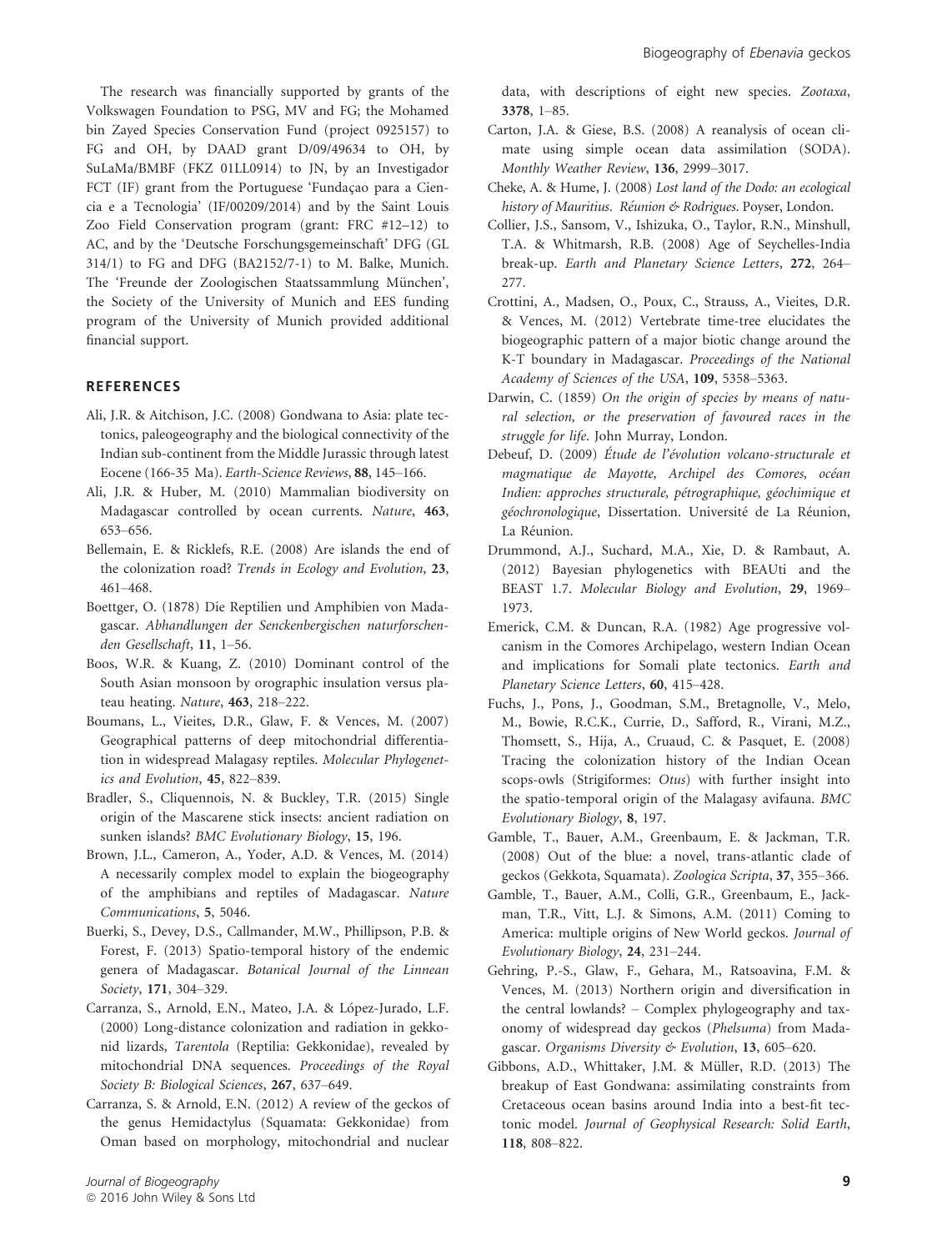- Goodman, S.M. & Benstead, J.P. (eds., 2003) The Natural History of Madagascar. University of Chicago Press, Chicago.
- Grechko, V.V. (2013) The problems of molecular phylogenetics with the example of squamate reptiles: mitochondrial DNA markers. Molecular Biology, 47, 55–74.
- Hajash, A. & Armstrong, R.L. (1972) Paleomagnetic and radiometric evidence for the age of the Comores Islands, west central Indian Ocean. Earth and Planetary Science Letters, 16, 231–236.
- Hawlitschek, O. & Glaw, F. (2013) The complex colonization history of nocturnal geckos (Paroedura) in the Comoros Archipelago. Zoologica Scripta, 42, 135–150.
- Hawlitschek, O., Nagy, Z.T. & Glaw, F. (2012) Island evolution and systematic revision of Comoran snakes: why and when subspecies still make sense. PLoS ONE, 7, e42970.
- Hawlitschek, O., Scherz, M.D., Straube, N. & Glaw, F. (2016) Resurrection of the Comoran fish scale gecko Geckolepis humbloti Vaillant, 1887 reveals a disjunct distribution caused by natural overseas dispersal. Organisms Diversity & Evolution, 16, 289–298.
- Heads, M. (2011) Old taxa on young islands: a critique of the use of island age to date island-endemic clades and calibrate phylogenies. Systematic Biology, 60, 204–218.
- Hijmans, R.J., Cameron, S.E., Parra, J.L., Jones, P.G. & Jarvis, A. (2005) Very high resolution interpolated climate surfaces for global land areas. International Journal of Climatology, 25, 1965–1978.
- Hipsley, C.A. & Müller, J. (2014) Beyond fossil calibrations: realities of molecular clock practices in evolutionary biology. Frontiers in Genetics, 5, 1–11.
- Ho, S.Y.W., Tong, K.J., Foster, C.S.P., Ritchie, A.M., Lo, N. & Crisp, M.D. (2015) Biogeographic calibrations for the molecular clock. Biology Letters, 11, 20150194.
- Hume, J., Middleton, G., Box, P.O. & Bay, S. (2011) A preliminary vertebrate palaeontological cave survey of the Comoros Islands. Phelsuma, 19, 27–40.
- Louette, M., Meirte, D. & Jocqué, R. (2004) La faune terrestre de l'archipel des Comores. MRAC, Tervuren.
- MacLeod, A., Rodrıguez, A., Vences, M., Orozco-terWengel, P., García, C., Trillmich, F., Gentile, G., Caccone, A., Quezada, G. & Steinfartz, S. (2015) Hybridization masks speciation in the evolutionary history of the Galápagos marine iguana. Proceedings of the Royal Society B: Biological Sciences, 282, 20150425.
- Matzke, N.J. (2013) Probabilistic historical biogeography: new models for founder-event speciation, imperfect detection, and fossils allow improved accuracy and model-testing. Frontiers of Biogeography, 5, 242–248.
- Miller, K.G., Kominz, M.A., Browning, J.V., Wright, J.D., Mountain, G.S., Katz, M.E., Sugarman, P.J., Cramer, B.S., Christie-Blick, N. & Pekar, S.F. (2005) The phanerozoic record of global sea-level change. Science, 310, 1293–1298.
- Montaggioni, L.F. & Nougier, J. (1981) Les enclaves de roches detritiques dans les volcans d'Anjouan (Archipel des Comores). Origine et interprétation dans le cadre de

l'évolution du Canal de Mozambique. *Bulletin de la Société* Géologique de France, Series 7, 23, 595-601.

- Near, T.J., Meylan, P.A. & Shaffer, H.B. (2005) Assessing concordance of fossil calibration points in molecular clock studies: an example using turtles. The American Naturalist, 165, 137–146.
- Nicholson, K.E., Glor, R.E., Kolbe, J.J., Larson, A., Blair, Hedges S. & Losos, J.B. (2005) Mainland colonization by island lizards. Journal of Biogeography, 32, 929–938.
- Nougier, J., Cantagrel, J.M. & Karche, J.P. (1986) The Comores Archipelago in the western Indian Ocean: volcanology, geochronology and geodynamic setting. Journal of African Earth Sciences (1983), 5, 135–144.
- Nussbaum, R.A. & Raxworthy, C.J. (1998) Revision of the genus Ebenavia Boettger (Reptilia: Squamata: Gekkonidae). Herpetologica, 54, 18–34.
- Ohba, M., Samonds, K.E., LaFleur, M., Ali, J.R. & Godfrey, L.R. (2016) Madagascar's climate at the K/P boundary and its impact on the island's biotic suite. Palaeogeography, Palaeoclimatology, Palaeoecology, 441, 688–695.
- Pakenham, R.H.W. (1983) The reptiles and amphibians of Zanzibar and Pemba Islands (with a note on the freshwater fishes). Journal of the East Africa Natural Society and National Museum, 177, 1–43.
- Parent, C.E., Caccone, A. & Petren, K. (2008) Colonization and diversification of Galapagos terrestrial fauna: a phylogenetic and biogeographical synthesis. Philosophical Transactions of the Royal Society B: Biological Sciences, 363, 3347–3361.
- Pasquet, E., Pons, J.M., Fuchs, J., Cruaud, C. & Bretagnolle, V. (2007) Evolutionary history and biogeography of the drongos (Dicruridae), a tropical Old World clade of corvoid passerines. Molecular Phylogenetics and Evolution, 45, 158–167.
- Plummer, P.S. & Belle, E.R. (1995) Mesozoic tectono-stratigraphic evolution of the Seychelles microcontinent. Sedimentary Geology, 96, 73–91.
- de Queiroz, A. (2005) The resurrection of oceanic dispersal in historical biogeography. Trends in Ecology and Evolution, 20, 68–73.
- Rassmann, K. (1997) Evolutionary age of the Galápagos iguanas predates the age of the present Galápagos islands. Molecular Phylogenetics and Evolution, 7, 158–172.
- Renner, S.S., Strijk, J.S., Strasberg, D. & Thebaud, C. (2010) Biogeography of the Monimiaceae (Laurales): a role for East Gondwana and long-distance dispersal, but not West Gondwana. Journal of Biogeography, 37, 1227–1238.
- Rocha, S., Carretero, M.A. & Harris, D.J. (2005a) Mitochondrial DNA sequence data suggests two independent colonizations of the Comoros archipelago by chameleons of the genus Furcifer. Belgian Journal of Zoology, 135, 39–42.
- Rocha, S., Carretero, M.A. & Harris, D.J. (2005b) Diversity and phylogenetic relationships of Hemidactylus geckos from the Comoro islands. Molecular Phylogenetics and Evolution, 35, 292–299.
- Rocha, S., Posada, D., Carretero, M.A. & Harris, D.J. (2007) Phylogenetic affinities of Comoroan and East African day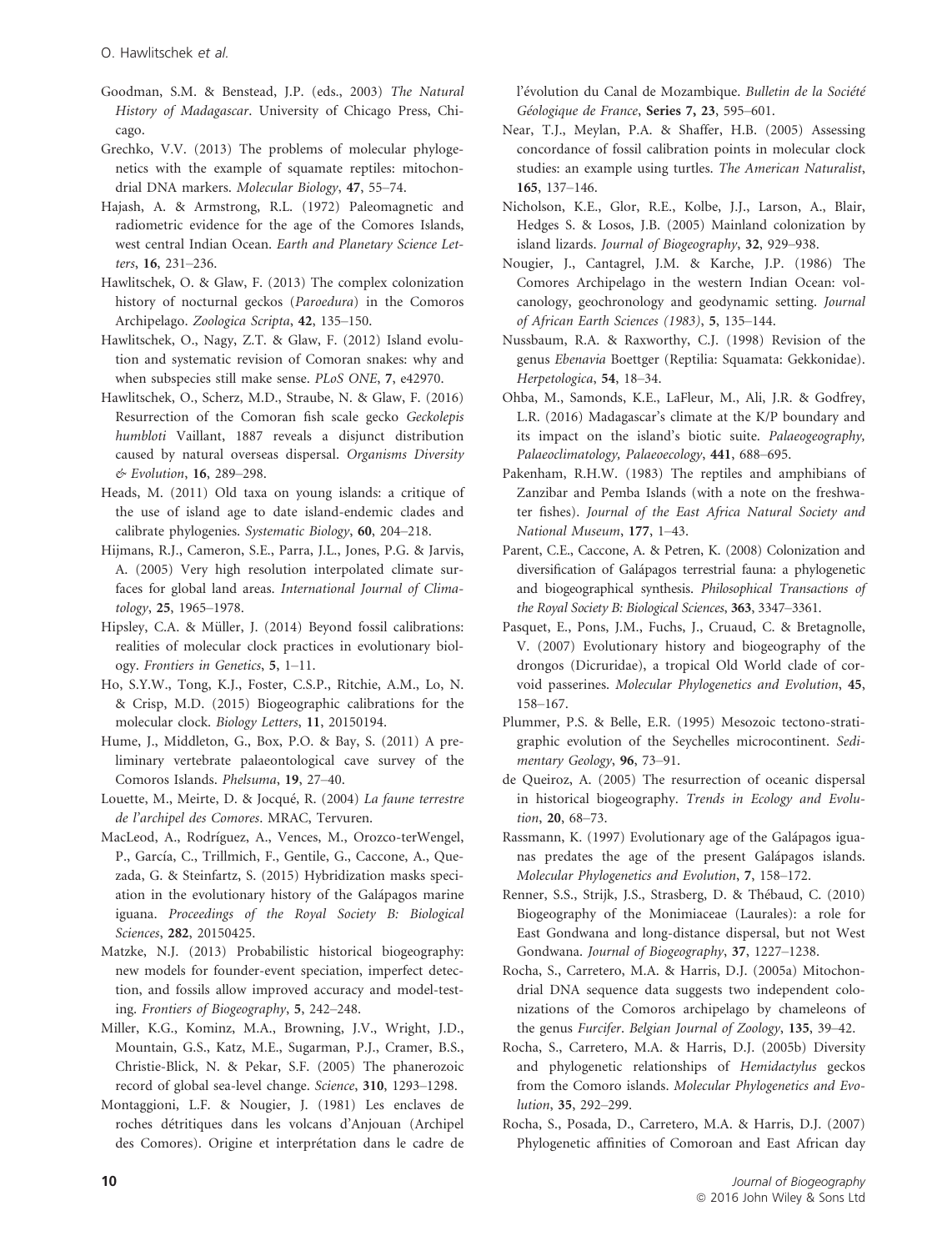geckos (genus Phelsuma): multiple natural colonisations, introductions and island radiations. Molecular Phylogenetics and Evolution, 43, 685–692.

- Rocha, S., Vences, M., Glaw, F., Posada, D. & Harris, D.J. (2009) Multigene phylogeny of Malagasy day geckos of the genus Phelsuma. Molecular Phylogenetics and Evolution, 52, 530–537.
- Rocha, S., Carretero, M.A. & Harris, D.J. (2010) On the diversity, colonization patterns and status of Hemidactylus spp. (Reptilia: Gekkonidae) from the Western Indian Ocean Islands. Herpetological Journal, 20, 83–89.
- Rohling, E.J., Foster, G.L., Grant, K.M., Marino, G., Roberts, A.P., Tamisiea, M.E. & Williams, F. (2014) Sea-level and deep-sea-temperature variability over the past 5.3 million years. Nature, 508, 477–482.
- Ronquist, F., Teslenko, M., van der Mark, P., Ayres, D.L., Darling, A., Höhna, S., Larget, B., Liu, L., Suchard, M.A. & Huelsenbeck, J.P. (2012) MrBayes 32: efficient Bayesian phylogenetic inference and model choice across a large model space. Systematic Biology, 61, 539–542.
- Saddul, P. (1995) Mauritius a geomorphological analysis. Mahatma Gandhi Institute, Mauritius.
- Samonds, K.E., Godfrey, L.R., Ali, J.R., Goodman, S.M., Vences, M., Sutherland, M.R., Irwin, M.T. & Krause, D.W. (2012) Spatial and temporal arrival patterns of Madagascar's vertebrate fauna explained by distance, ocean currents, and ancestor type. Proceedings of the National Academy of Sciences of the USA, 109, 5352–5357.
- Sequeira, A.A., Lanteri, A.A., Scataglini, M.A., Confalonieri, V.A. & Farrell, B.D. (2000) Are flightless Galapaganus weevils older than the Galapagos islands they inhabit? Heredity, 85, 20–29.
- Sherrod, D.R. (2009) Hawaiian Islands geology. Encyclopedia of Islands (ed. by R.G. Gillespie and D.A. Clague), pp. 404–410. University of California Press, Berkeley.
- Sheth, H.C., Mahoney, J.J. & Baxter, A.N. (2003) Geochemistry of lavas from Mauritius, Indian Ocean: mantle sources and petrogenesis. International Geology Review, 45, 780–797.
- Silvestro, D. & Michalak, I. (2012) raxmlGUI: a graphical front-end for RAxML. Organisms Diversity & Evolution, 12, 335–337.
- Stamatakis, A. (2006) RAxML-VI-HPC: maximum likelihood-based phylogenetic analyses with thousands of taxa and mixed models. Bioinformatics, 22, 2688–2690.
- Strickland, M.S., Hawlena, D., Reese, A., Bradford, M.A. & Schmitz, O.J. (2013) Trophic cascade alters ecosystem carbon exchange. Proceedings of the National Academy of Sciences of the USA, 110, 11035–11038.
- Thorne, J.L. & Kishino, H. (2002) Divergence time and evolutionary rate estimation with multilocus data. Systematic Biology, 51, 689–702.
- Thorpe, R.S., Leadbeater, D.L. & Pook, C.E. (2005) Molecular clocks and geological dates: cytochrome b of Anolis extremus substantially contradicts dating of Barbados emergence. Molecular Ecology, 14, 2087–2096.
- Tolley, K.A., Townsend, T.M. & Vences, M. (2013) Largescale phylogeny of chameleons suggests African origins and Eocene diversification. Proceedings of the Royal Society B: Biological Sciences, 280, 20130184.
- Townsend, T.M., Tolley, K.A., Glaw, F., Böhme, W. & Vences, M. (2011) Eastward from Africa: palaeocurrentmediated chameleon dispersal to the Seychelles islands. Biology Letters, 7, 225–228.
- Vences, M., Vieites, D.R., Glaw, F., Brinkmann, H., Kosuch, J., Veith, M. & Meyer, A. (2003) Multiple overseas dispersal in amphibians. Proceedings of the Royal Society B: Biological Sciences, 270, 2435–2442.
- Vinson, J. & Vinson, J.M. (1969) The saurian fauna of the Mascarene Islands. The Mauritius Institute Bulletin, 6, 203– 220.
- Warren, B.H., Bermingham, E., Bowie, R.C.K., Prys-Jones, R.P. & Thebaud, C. (2003) Molecular phylogeography reveals island colonization history and diversification of western Indian Ocean sunbirds (Nectarinia: Nectariniidae). Molecular Phylogenetics and Evolution, 29, 67–85.
- Warren, B.H., Bermingam, E., Prys-Jones, R.P. & Thebaud, C. (2005) Tracking island colonization history and phenotypic shifts in Indian Ocean bulbuls (Hypsipetes: Pycnonotidae). Biological Journal of the Linnean Society, 85, 271–287.
- Warren, B.H., Bermingham, E., Prys-Jones, R.P. & Thebaud, C. (2006) Immigration, species radiation and extinction in a highly diverse songbird lineage: whiteeyes on Indian Ocean islands. Molecular Ecology, 15, 3769–3786.
- Warren, B.H., Strasberg, D., Bruggemann, J.H., Prys-Jones, R.P. & Thebaud, C. (2010) Why does the biota of the Madagascar region have such a strong Asiatic flavour? Cladistics, 26, 526–538.
- Wells, N.A. (2003) Some hypotheses on the Mesozoic and Cenozoic palaeoenvironmental history of Madagascar. The Natural History of Madagascar (ed. by S.M. Goodman and J.P. Benstead), pp. 16–34. University of Chicago Press, Chicago.
- Wilme, L., Goodman, S.M. & Ganzhorn, J.U. (2006) Biogeographic evolution of Madagascar's microendemic biota. Science, 312, 1063–1065.
- Yoder, A.D. & Nowak, M.D. (2006) Has vicariance or dispersal been the predominant biogeographic force in Madagascar? Only time will tell. Annual Review of Ecology, Evolution, and Systematics, 37, 405–431.

## SUPPORTING INFORMATION

Additional Supporting Information may be found in the online version of this article:

Appendix S1 Extended materials, methods and results. Appendix S2 Data of samples used in this study. Appendix S3 Additional figures.